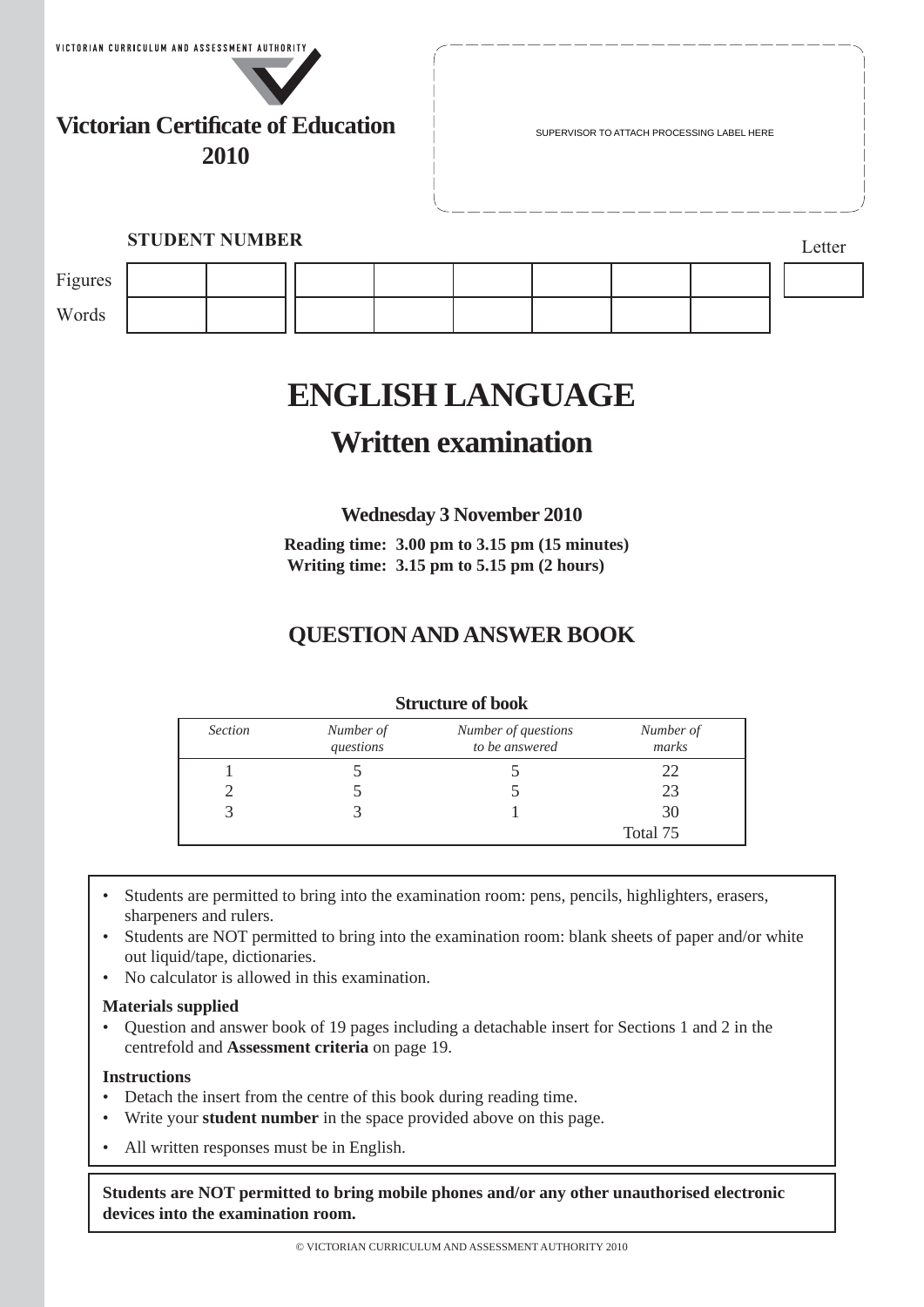## **Instructions for Section 1**

**Refer to the insert from the centre of this book while answering this section.** Section 1 requires answers to questions about a written text. Answer **all** questions in this section. In your response you are expected to demonstrate your ability to use relevant descriptive and metalinguistic tools. You are required to demonstrate familiarity with the topics of Unit 3 'Language in Society' and the topics of Unit 4 'Texts in their Australian Contexts'. Section 1 is worth 30% of the total marks.

## **Text 1: Questions 1–5**

*Questions 1–3 relate to Part 1 of the text.*

#### **Question 1**

**a.** Discuss two different functions of Part 1 of the text.

2 marks

**b.** Explain how two different sentence types support these functions of Part 1 of the text. Provide examples.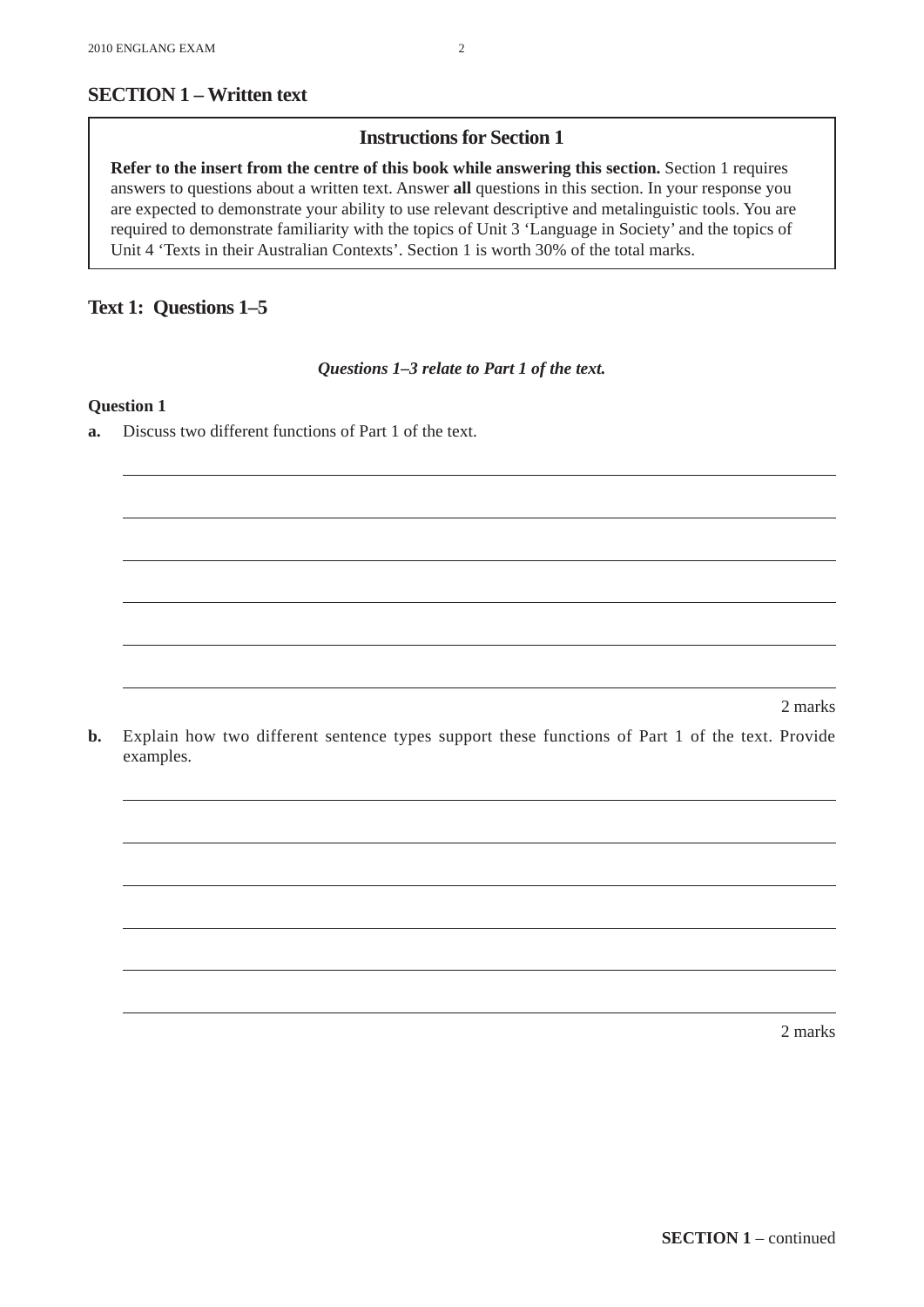'Every day a new idea takes off' (line 13) Identify this stylistic feature and discuss its role in Part 1 of the text.

2 marks

#### **Question 3**

Comment on the linguistic function of at least two different discourse particles in Part 1 of the text.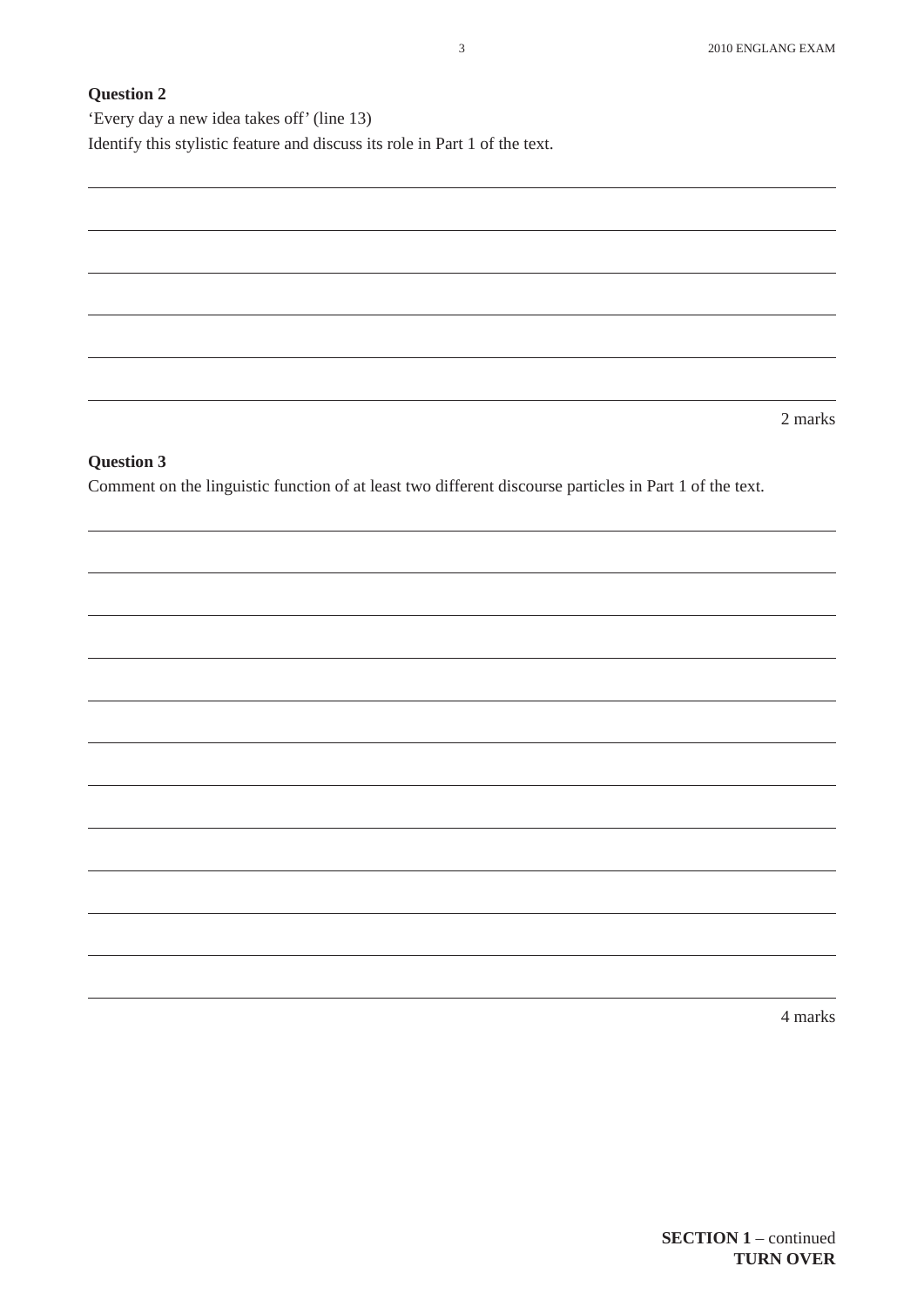## *Question 4 relates to Part 2 of the text.*

#### **Question 4**

Discuss three features which contribute to the formality of Part 2 of the text. You must refer to at least two different subsystems in your response.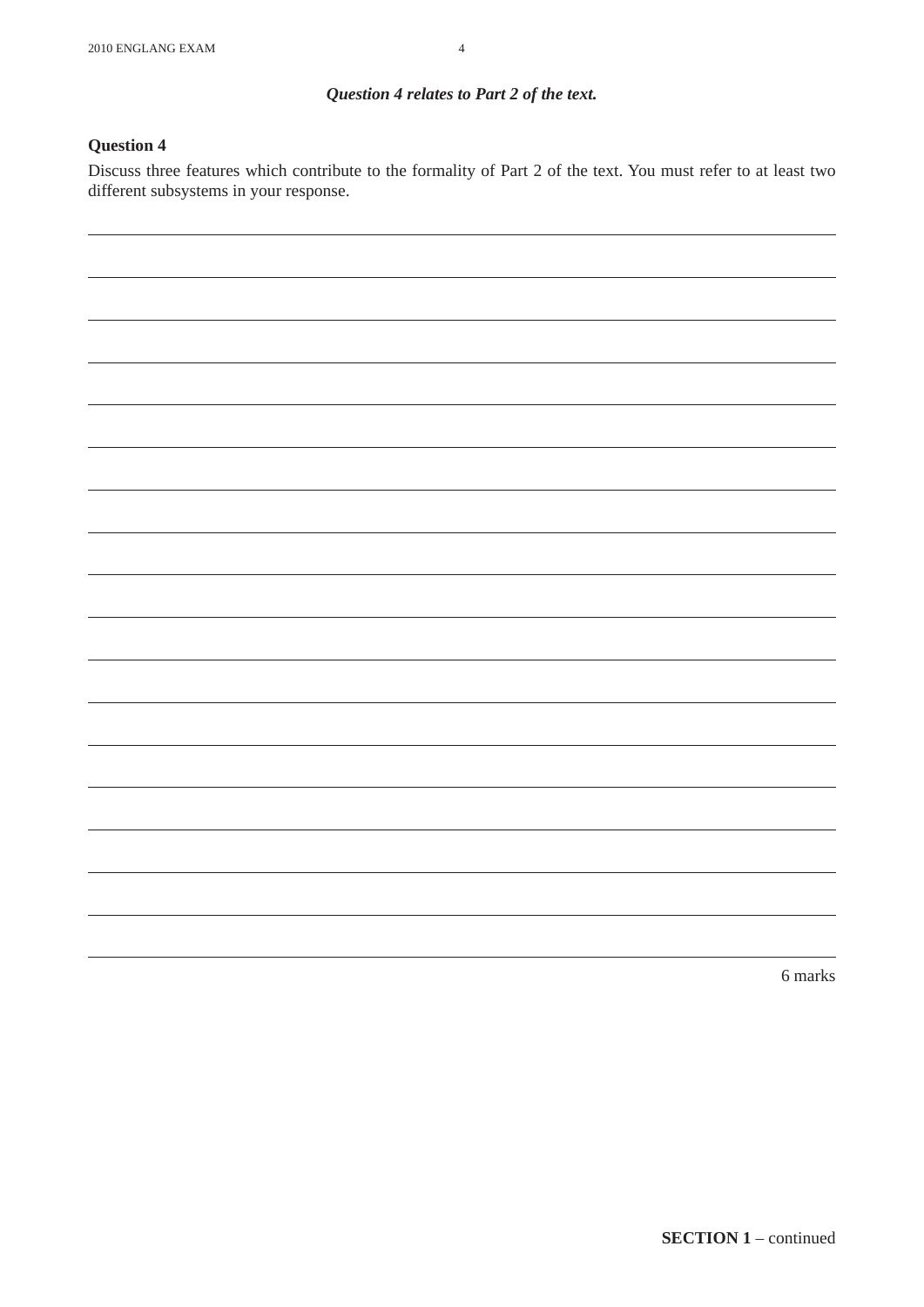## *Question 5 relates to Parts 1 and 2 of the text.*

#### **Question 5**

Is Part 1 of the text more formal or less formal than Part 2 of the text? Discuss and provide examples to support your analysis.

> 6 marks Total 22 marks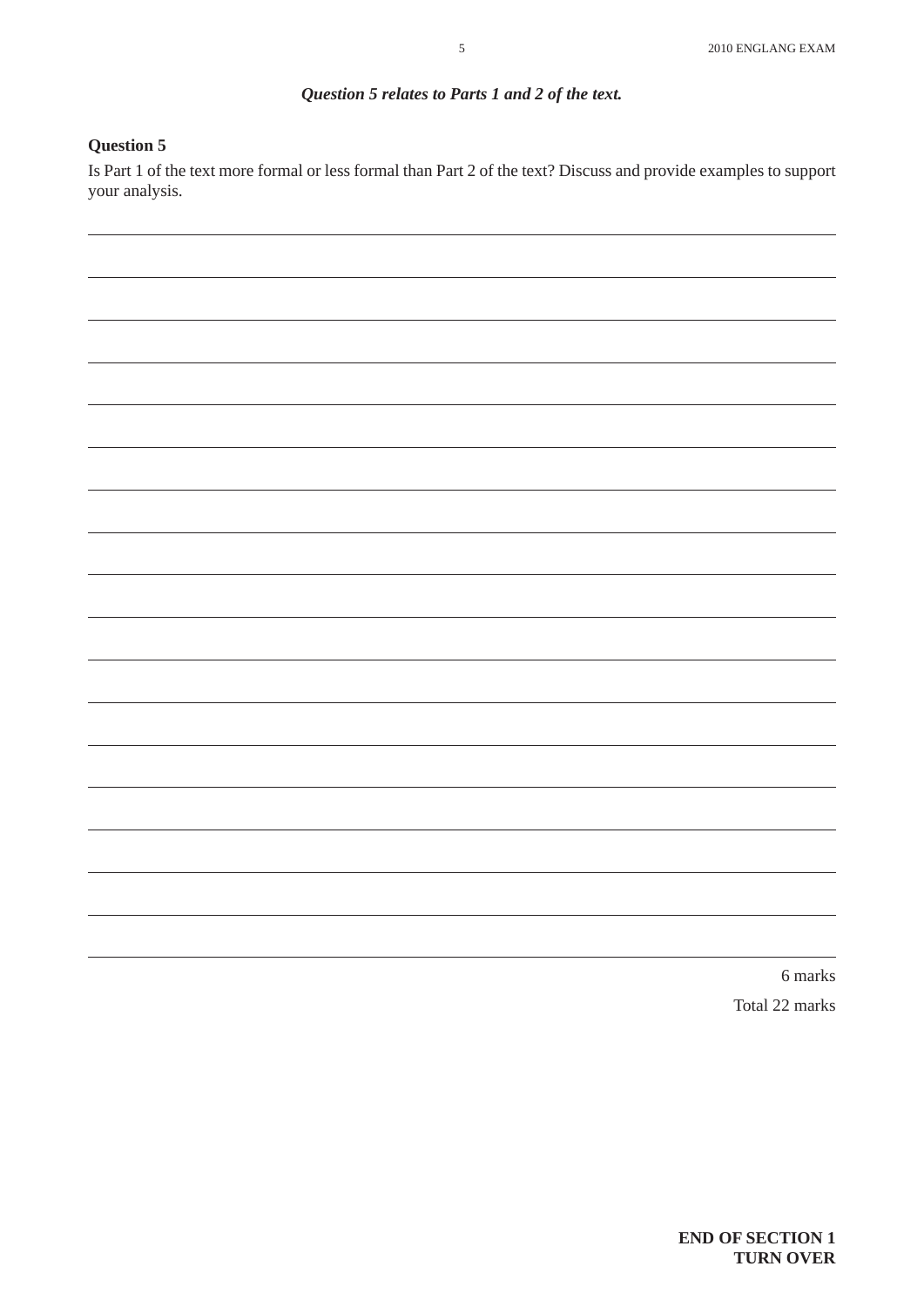## **Instructions for Section 2**

**Refer to the insert from the centre of this book while answering this section.** Section 2 requires answers to questions about a transcript. Answer **all** questions in this section. In your response you are expected to demonstrate your ability to use relevant descriptive and metalinguistic tools. You are required to demonstrate familiarity with the topics of Unit 3 'Language in Society' and the topics of Unit 4 'Texts in their Australian Contexts'. Section 2 is worth 30% of the total marks.

### **Text 2: Questions 6–10**

#### **Question 6**

Discuss the conversational strategies used in lines 1–5 and in lines 97–101.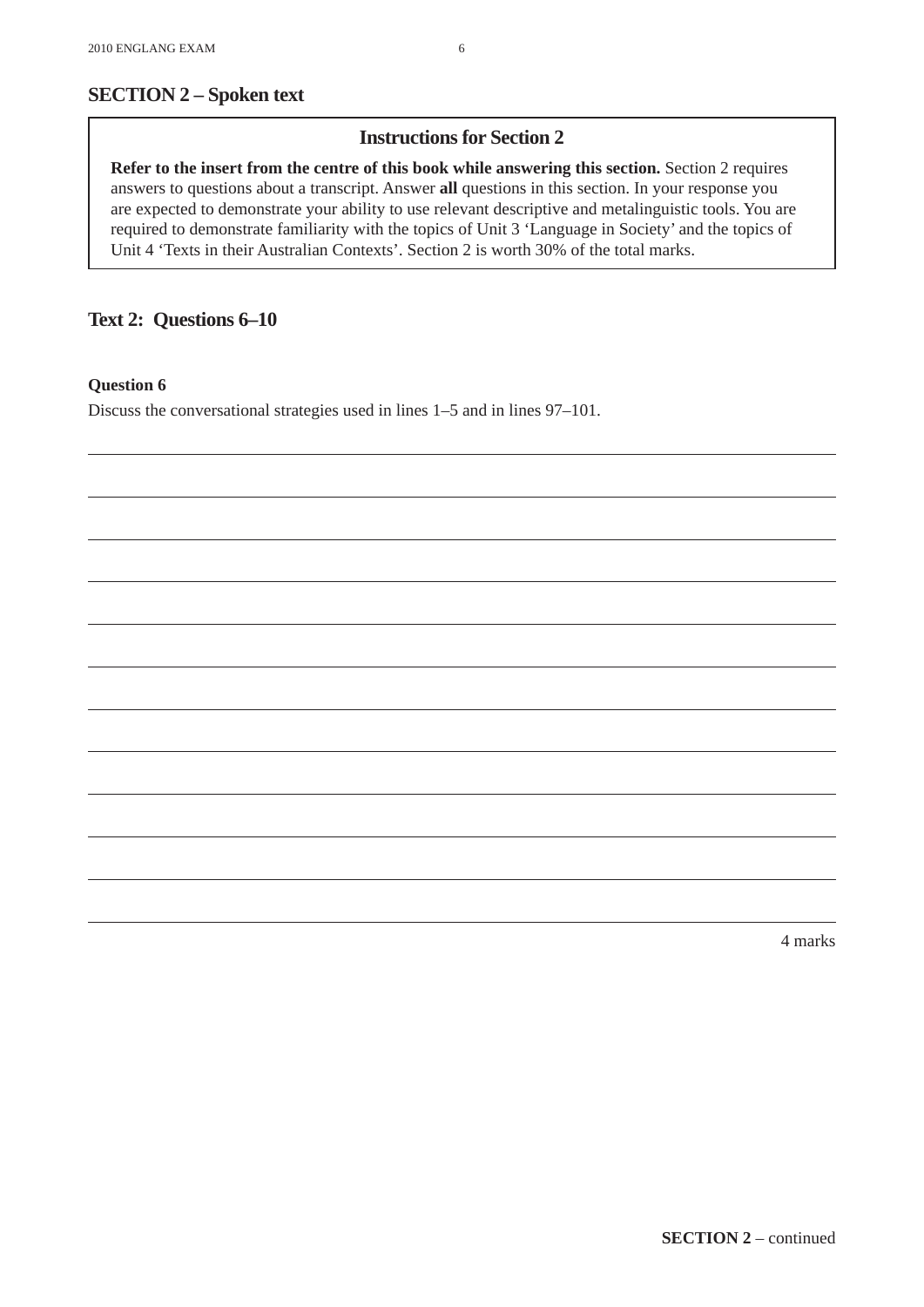Comment on the discourse function of two different prosodic features between lines 6 and 18.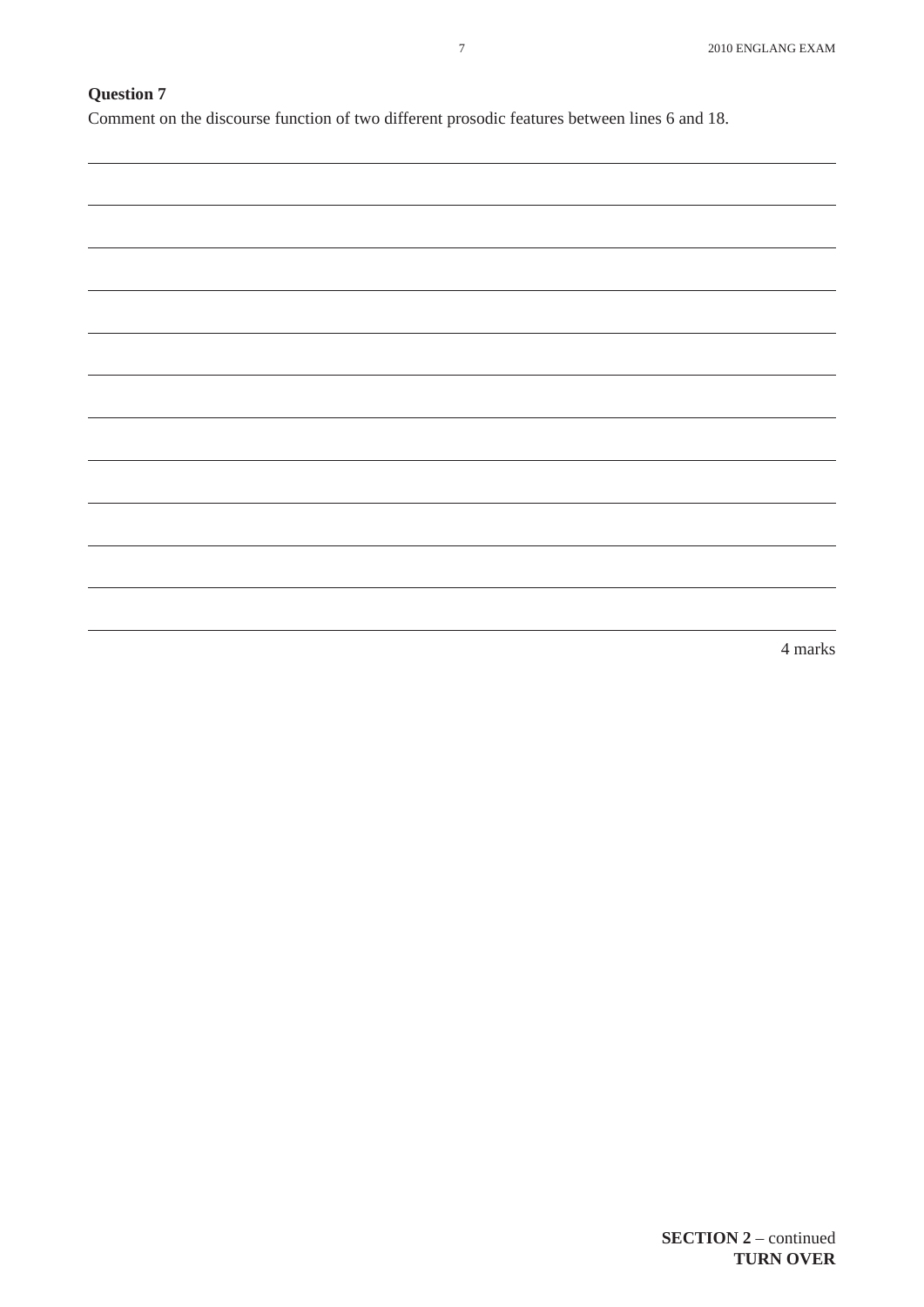How does the topic management between lines 19 and 33 reflect the relationship between C and A? Discuss using linguistic evidence.

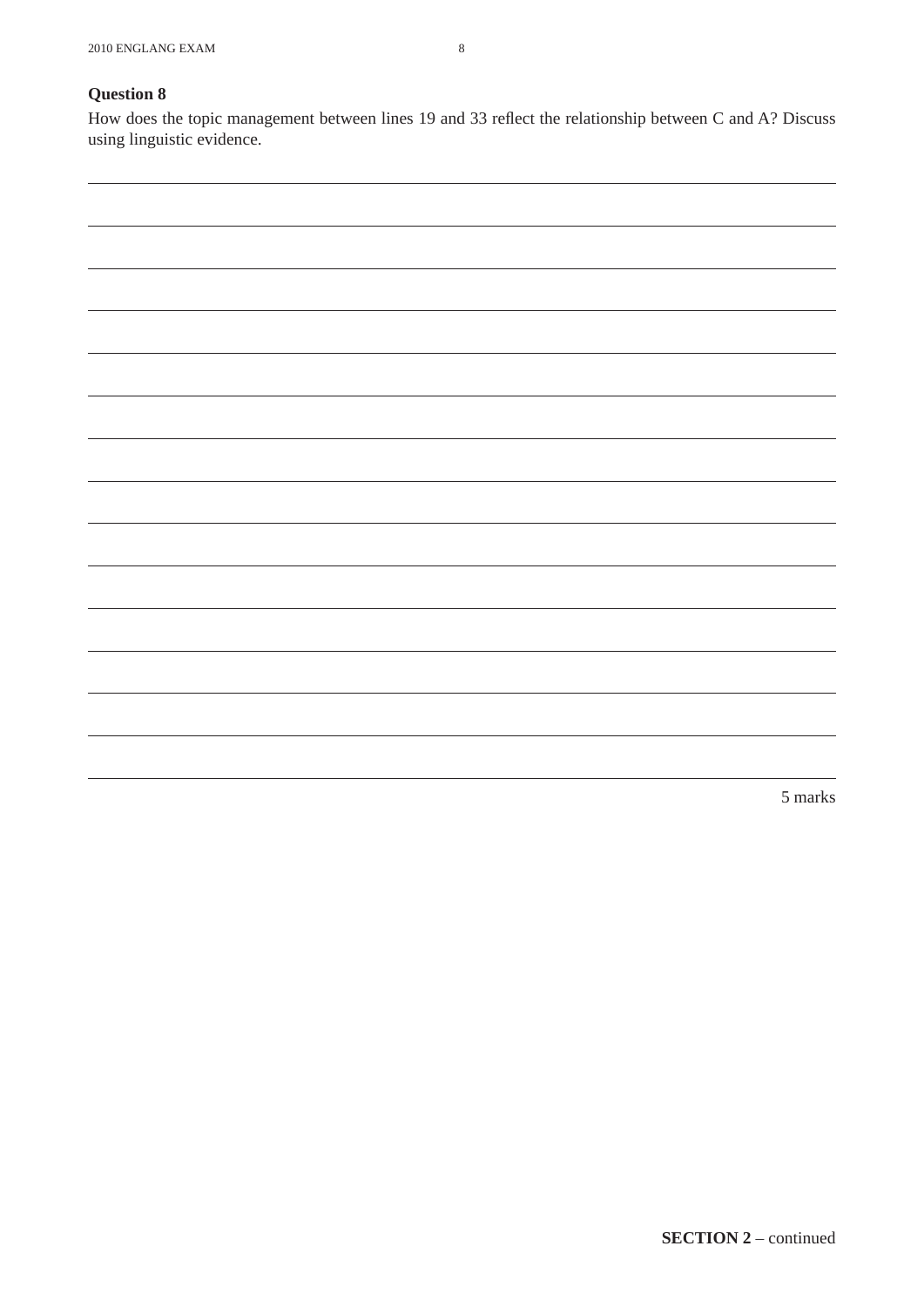Discuss the function of two different non-fluency features between lines 70 and 96.

| <u> 1989 - Andrea Santa Andrea Andrea Andrea Andrea Andrea Andrea Andrea Andrea Andrea Andrea Andrea Andrea Andr</u> |  |                                   |
|----------------------------------------------------------------------------------------------------------------------|--|-----------------------------------|
|                                                                                                                      |  |                                   |
|                                                                                                                      |  |                                   |
|                                                                                                                      |  |                                   |
|                                                                                                                      |  |                                   |
|                                                                                                                      |  |                                   |
|                                                                                                                      |  |                                   |
|                                                                                                                      |  |                                   |
|                                                                                                                      |  |                                   |
|                                                                                                                      |  |                                   |
|                                                                                                                      |  |                                   |
|                                                                                                                      |  |                                   |
| <u> 1989 - Andrea Santa Andrea Andrea Andrea Andrea Andrea Andrea Andrea Andrea Andrea Andrea Andrea Andrea Andr</u> |  |                                   |
|                                                                                                                      |  |                                   |
|                                                                                                                      |  |                                   |
|                                                                                                                      |  |                                   |
|                                                                                                                      |  |                                   |
|                                                                                                                      |  |                                   |
|                                                                                                                      |  |                                   |
|                                                                                                                      |  |                                   |
|                                                                                                                      |  |                                   |
| <u> 1989 - Andrea Santana, Amerikaansk politiker (* 1989)</u>                                                        |  | the control of the control of the |
|                                                                                                                      |  |                                   |
|                                                                                                                      |  |                                   |
|                                                                                                                      |  |                                   |
|                                                                                                                      |  |                                   |
|                                                                                                                      |  |                                   |
|                                                                                                                      |  |                                   |
|                                                                                                                      |  |                                   |
|                                                                                                                      |  |                                   |
|                                                                                                                      |  |                                   |
|                                                                                                                      |  |                                   |
|                                                                                                                      |  |                                   |
|                                                                                                                      |  |                                   |
|                                                                                                                      |  |                                   |
|                                                                                                                      |  |                                   |
|                                                                                                                      |  |                                   |
|                                                                                                                      |  |                                   |
| <u> 1989 - Andrea Stadt Britain, amerikansk politiker (d. 1989)</u>                                                  |  |                                   |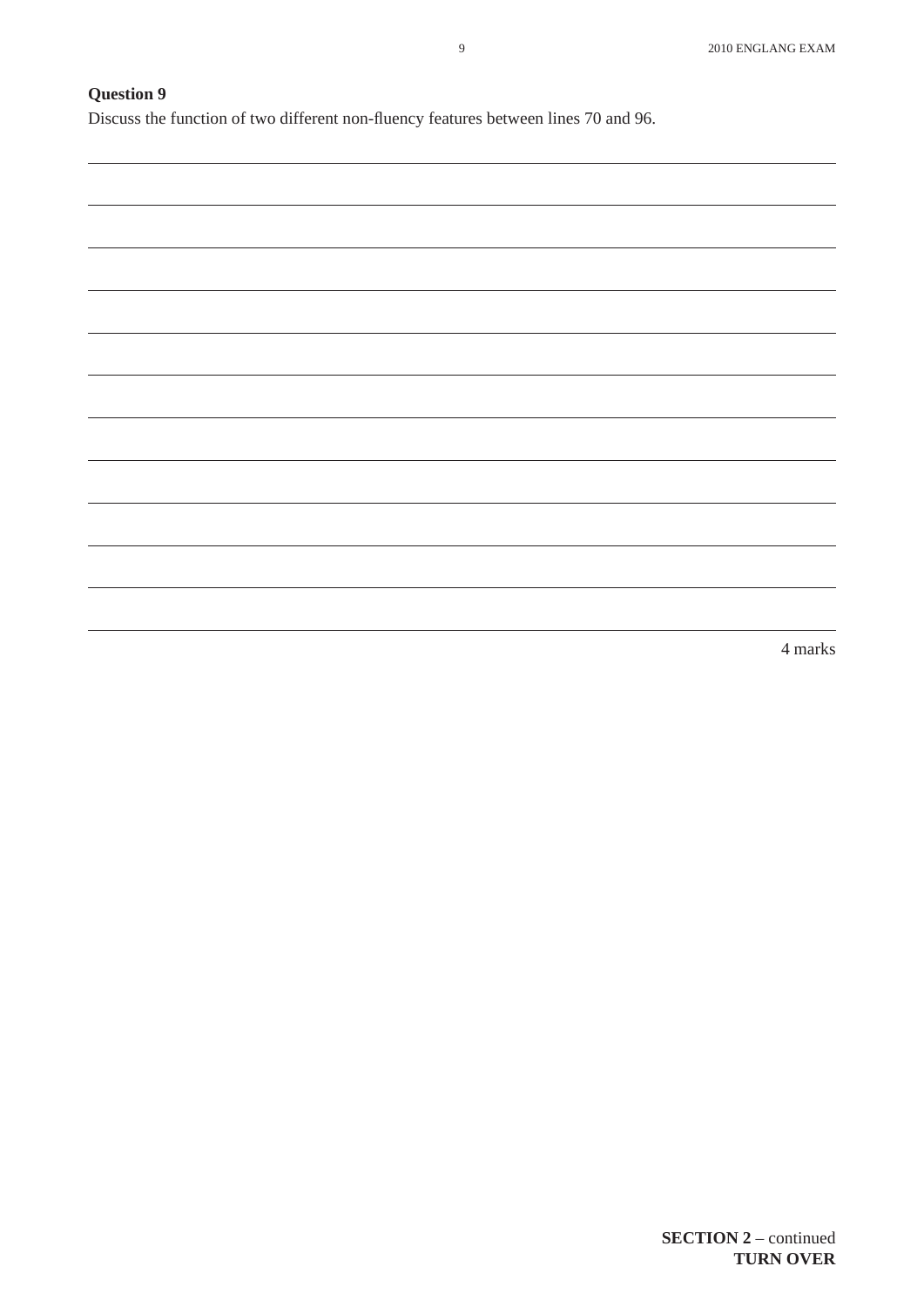Compare the syntactic features of the interaction in lines 41–54 with the syntactic features of the interaction in lines 55–59.



Total 23 marks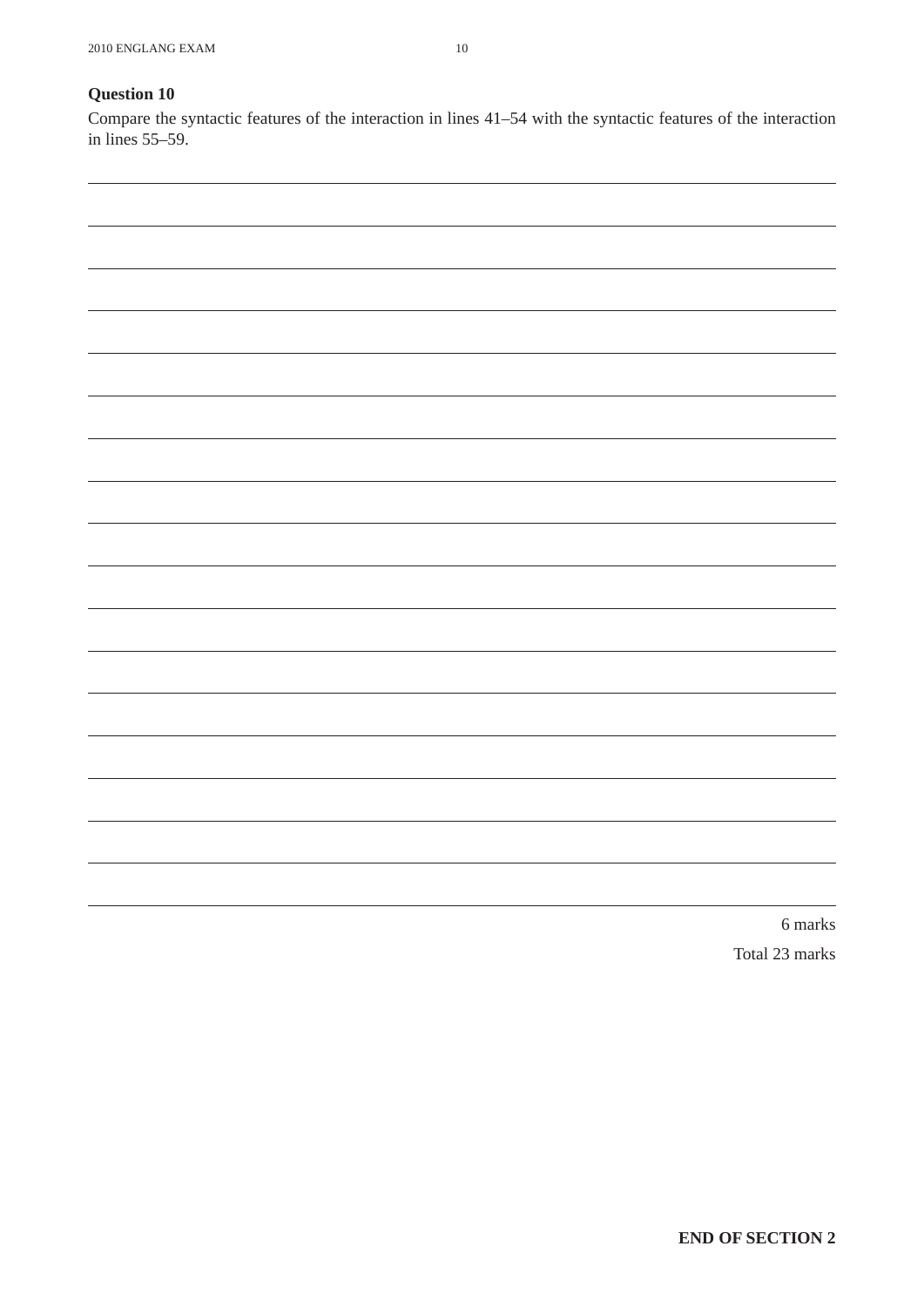## **Instructions for Section 3**

Section 3 requires a sustained expository response. Answer **one** question in this section. In your response you are expected to demonstrate your ability to use relevant descriptive and metalinguistic tools. You are required to demonstrate familiarity with the topics of Unit 3 'Language in Society' and the topics of Unit 4 'Texts in their Australian Contexts'. In your response you **must** refer to the stimulus material provided. Section 3 is worth 40% of the total marks.

**Question 11** Tick the box next to the question you are answering.

- a) 'It's not so much that language itself changes as that speakers and writers change the way they use the language.' (Janet Holmes, *Sociolinguistics*)
- b) 'The Queen is slowly disappearing from Victoria's legal system. Referring to the Queen is outdated', [the Attorney General] said. 'Substituting DPP (the Director of Public Prosecutions) for the Queen or Regina reflects the legal and political independence from the United Kingdom and its monarch that has been achieved by Australia.' (Paul Austin, *The Age*, 17 December 2009, *Queen silenced in the courts*)
- c) Non Sequitur cartoon *Life's hard lesson in grammar*

Due to copyright restriction, this material is not supplied.

d) '[It is] an indication of how much technology is influencing the language. As new activities become possible in cyberspace, we must find ways to describe them.' (Jacqueline Maley, *The Age*, 31 December 2009, *In with new* '*tweetup*' *and old* '*snollygoster*')

Discuss some of the driving forces that lead to language change in the Australian context. Refer to at least two subsystems in your response.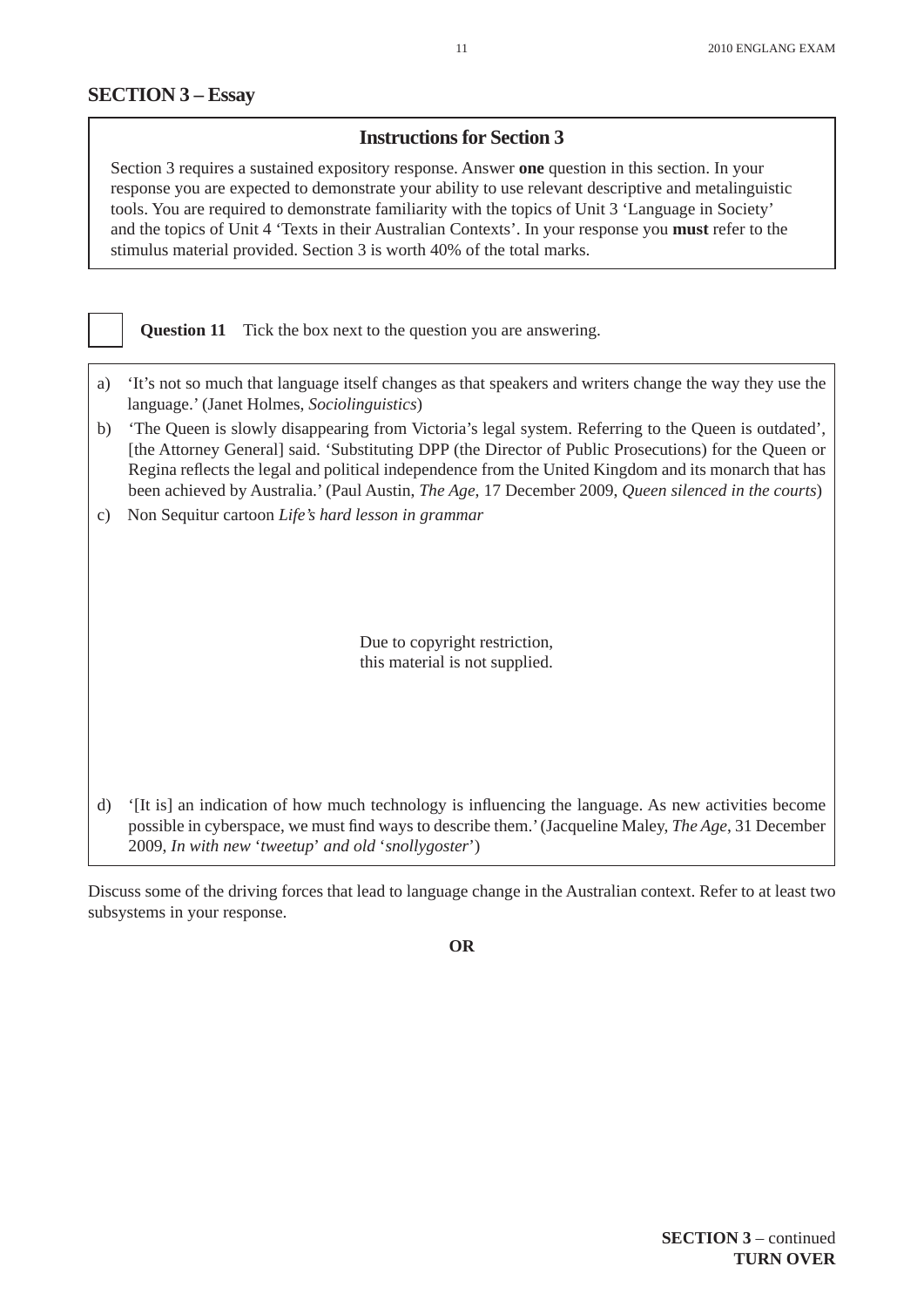

**Question 12** Tick the box next to the question you are answering.

- a) 'The problem with the modern, casual profanities that litter both my speech and writing is that they are . . . as my mother reprimanded me time and time again . . . simply lazy.' (Michaela McGuire, *The Sunday Age M Magazine*, 17 January 2010)
- b) 'Perhaps Kevin Rudd should ditch the Strine and stick to wonk-speak. Rather than "fair shake of the sauce bottle", fair oscillation of the combined sauce receptacle and delivery system is more the PM's style.' (Anthony Thomas, Bundoora, Letters, *The Age*, 12 June 2009)
- c) 'People who get their knickers in a twist over the use of Americanisms need to get a life. Don't agree? Then bite me. And have a nice day.'

(Michael Lallo, *The Age*, 4 August 2009, *Get a grip. Bite me. Have a nice day. And lighten up, dude*.)

d) 'Could people please stop saying "absolutely" all the time! Do I have any support out there?' (John Knoll, Camberwell, Letters, *The Age*, 30 May 2009)

 'John Knoll, I and my friends we're, like, oh my God, like, we're in absolute agreeance with you.' (Annette Madden, Highett, Letters, *The Age*, 2 June 2009)

Explain why many people have such strong views about language. Refer to at least two subsystems in your response.

#### **OR**

**Question 13** Tick the box next to the question you are answering.

- a) 'Re: 'Graffiti tags help police'; could journalists call them by their proper name graffiti vandals and not feed their egos by referring to them as graffiti artists?' (Mary Wilson, Clayton, Letters, *The Age*, 23 December 2009)
- b) '*Muck up day or final day*  she urged the media to stop using these terms "because language does bring about expectations".' (Lorna Edwards, *The Age*, 22 October 2008, *Principals see the need to celebrate – but keep it nice*)
- c) 'Twenty years ago if someone called you green, it was an insult. They were saying that you were callow, unseasoned, untried or naive. Now the word has a whole new connotation that implies a deep concern for the environment. And not in an unkempt, tree-hugging way, either. Today you can be an anti-hippie – a nice middle-class person with a well-paid job in the finance sector, excellent personal hygiene and short hair – and still be green.' (Editorial, *The Age*, 10 January 2010)
- d) '[Management speak] forces everyone to comply with whatever management is going to be the prevailing culture of the organisation. It is a dead language that works as an anaesthetic to prevent you from questioning anything.' (Don Watson, *The Age*, 7 November 2009, quoted in *Scrap the corporate claptrap* by Kath Lockett)

Discuss how language influences people's perceptions, thoughts and behaviour. Refer to at least two subsystems in your response.

Total 30 marks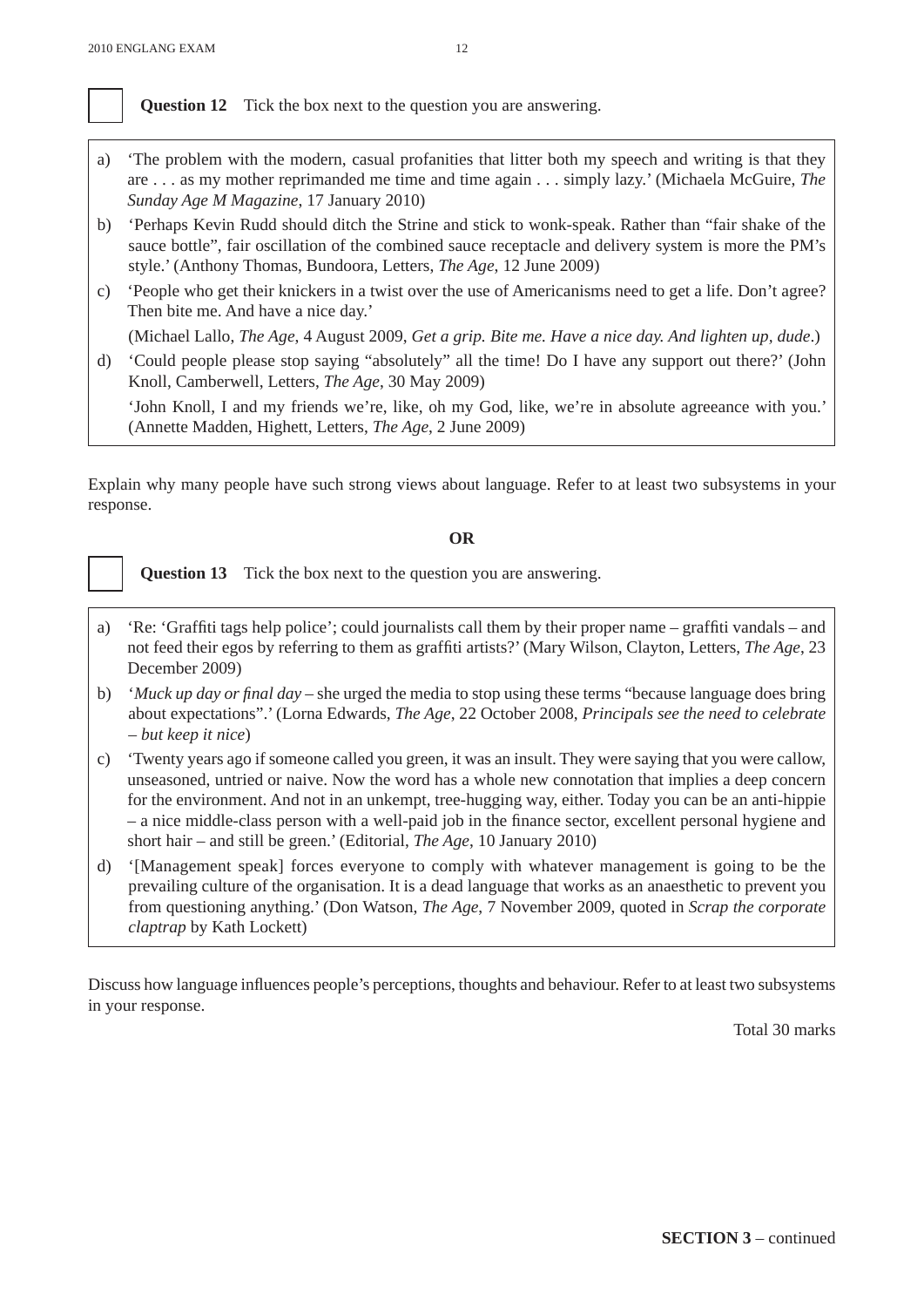Working space

Write the number of the question you are answering in the box.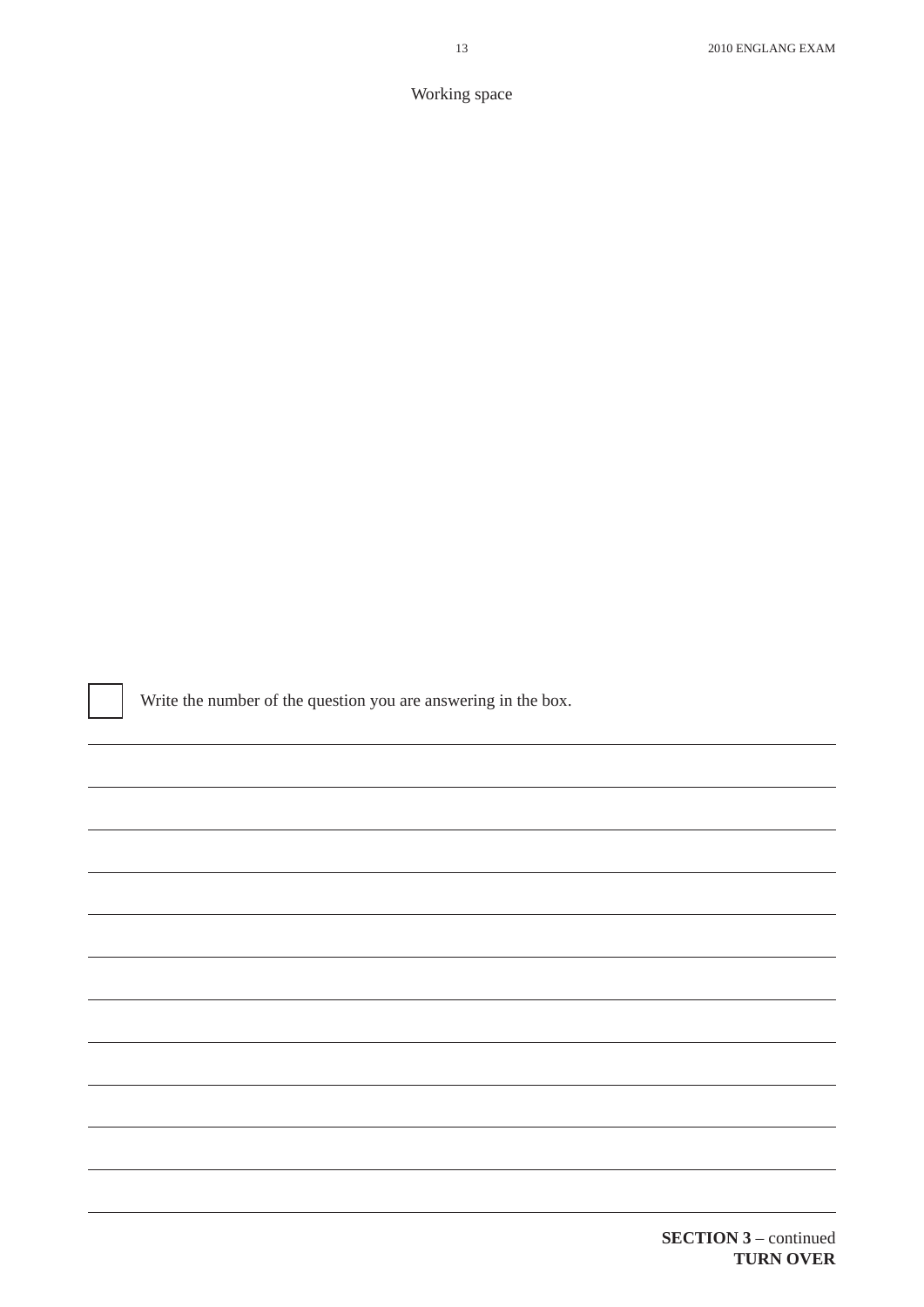,我们也不能会有什么。""我们的人,我们也不能会有什么?""我们的人,我们也不能会有什么?""我们的人,我们也不能会有什么?""我们的人,我们也不能会有什么?""

<u> 1989 - Johann Stoff, amerikansk politiker (d. 1989)</u>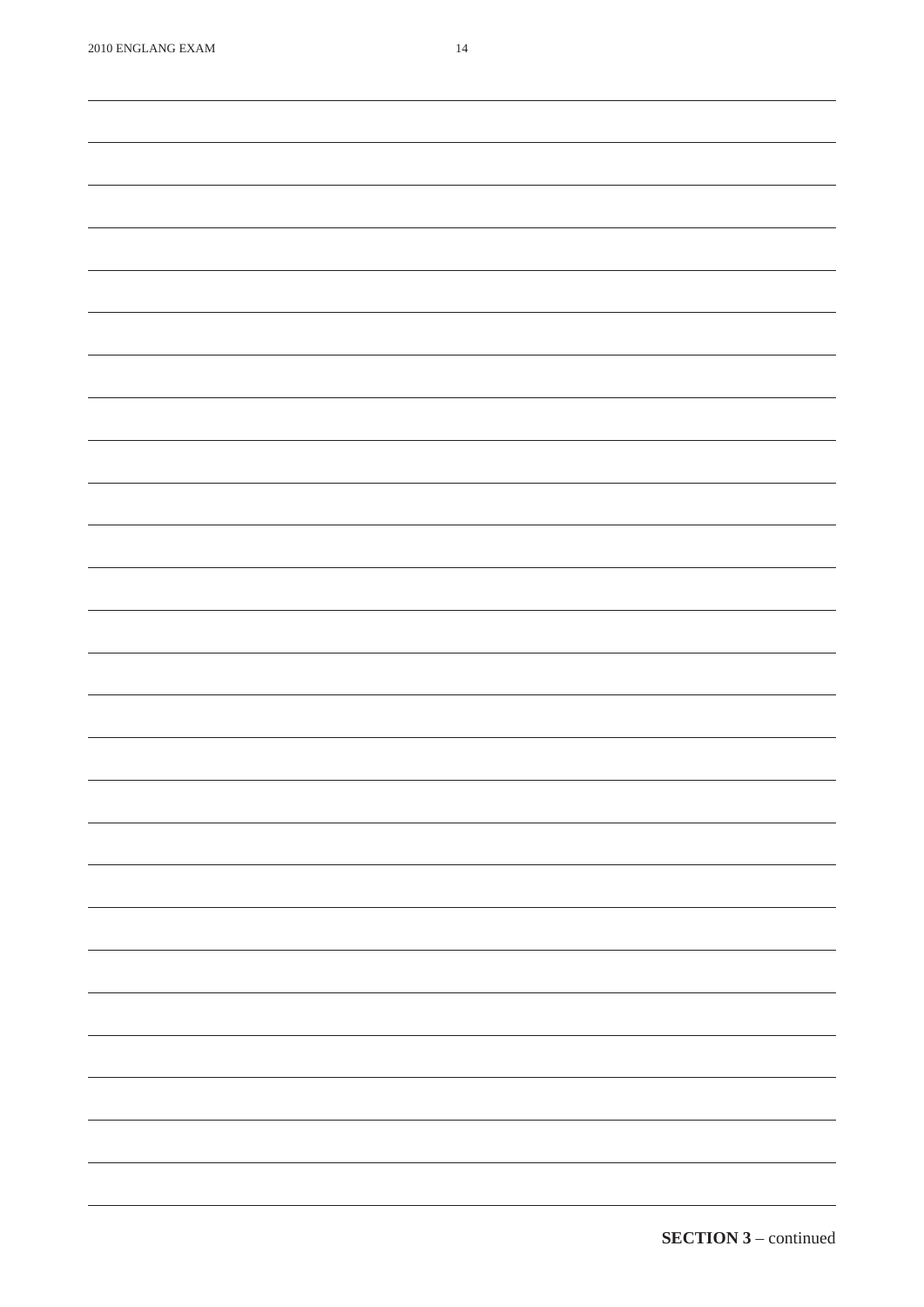| $15\,$ | 2010 ENGLANG EXAM                                                                                                                                                                                                                                                                                                                                                                                                                                                          |
|--------|----------------------------------------------------------------------------------------------------------------------------------------------------------------------------------------------------------------------------------------------------------------------------------------------------------------------------------------------------------------------------------------------------------------------------------------------------------------------------|
|        |                                                                                                                                                                                                                                                                                                                                                                                                                                                                            |
|        |                                                                                                                                                                                                                                                                                                                                                                                                                                                                            |
|        |                                                                                                                                                                                                                                                                                                                                                                                                                                                                            |
|        |                                                                                                                                                                                                                                                                                                                                                                                                                                                                            |
|        |                                                                                                                                                                                                                                                                                                                                                                                                                                                                            |
|        |                                                                                                                                                                                                                                                                                                                                                                                                                                                                            |
|        |                                                                                                                                                                                                                                                                                                                                                                                                                                                                            |
|        |                                                                                                                                                                                                                                                                                                                                                                                                                                                                            |
|        |                                                                                                                                                                                                                                                                                                                                                                                                                                                                            |
|        |                                                                                                                                                                                                                                                                                                                                                                                                                                                                            |
|        |                                                                                                                                                                                                                                                                                                                                                                                                                                                                            |
|        |                                                                                                                                                                                                                                                                                                                                                                                                                                                                            |
|        |                                                                                                                                                                                                                                                                                                                                                                                                                                                                            |
|        |                                                                                                                                                                                                                                                                                                                                                                                                                                                                            |
|        |                                                                                                                                                                                                                                                                                                                                                                                                                                                                            |
|        |                                                                                                                                                                                                                                                                                                                                                                                                                                                                            |
|        |                                                                                                                                                                                                                                                                                                                                                                                                                                                                            |
|        |                                                                                                                                                                                                                                                                                                                                                                                                                                                                            |
|        |                                                                                                                                                                                                                                                                                                                                                                                                                                                                            |
|        |                                                                                                                                                                                                                                                                                                                                                                                                                                                                            |
|        |                                                                                                                                                                                                                                                                                                                                                                                                                                                                            |
|        |                                                                                                                                                                                                                                                                                                                                                                                                                                                                            |
|        |                                                                                                                                                                                                                                                                                                                                                                                                                                                                            |
|        |                                                                                                                                                                                                                                                                                                                                                                                                                                                                            |
|        |                                                                                                                                                                                                                                                                                                                                                                                                                                                                            |
|        |                                                                                                                                                                                                                                                                                                                                                                                                                                                                            |
|        |                                                                                                                                                                                                                                                                                                                                                                                                                                                                            |
|        |                                                                                                                                                                                                                                                                                                                                                                                                                                                                            |
|        |                                                                                                                                                                                                                                                                                                                                                                                                                                                                            |
|        |                                                                                                                                                                                                                                                                                                                                                                                                                                                                            |
|        |                                                                                                                                                                                                                                                                                                                                                                                                                                                                            |
|        |                                                                                                                                                                                                                                                                                                                                                                                                                                                                            |
|        |                                                                                                                                                                                                                                                                                                                                                                                                                                                                            |
|        |                                                                                                                                                                                                                                                                                                                                                                                                                                                                            |
|        |                                                                                                                                                                                                                                                                                                                                                                                                                                                                            |
|        | $\sim$ $\sim$                                                                                                                                                                                                                                                                                                                                                                                                                                                              |
|        |                                                                                                                                                                                                                                                                                                                                                                                                                                                                            |
|        | $\overline{\phantom{0}}$                                                                                                                                                                                                                                                                                                                                                                                                                                                   |
|        |                                                                                                                                                                                                                                                                                                                                                                                                                                                                            |
|        |                                                                                                                                                                                                                                                                                                                                                                                                                                                                            |
|        |                                                                                                                                                                                                                                                                                                                                                                                                                                                                            |
|        |                                                                                                                                                                                                                                                                                                                                                                                                                                                                            |
|        |                                                                                                                                                                                                                                                                                                                                                                                                                                                                            |
|        |                                                                                                                                                                                                                                                                                                                                                                                                                                                                            |
|        |                                                                                                                                                                                                                                                                                                                                                                                                                                                                            |
|        | $\overline{\phantom{0}}$                                                                                                                                                                                                                                                                                                                                                                                                                                                   |
|        |                                                                                                                                                                                                                                                                                                                                                                                                                                                                            |
|        |                                                                                                                                                                                                                                                                                                                                                                                                                                                                            |
|        |                                                                                                                                                                                                                                                                                                                                                                                                                                                                            |
|        | -                                                                                                                                                                                                                                                                                                                                                                                                                                                                          |
|        |                                                                                                                                                                                                                                                                                                                                                                                                                                                                            |
|        | $\frac{1}{2} \left( \frac{1}{2} \right) \left( \frac{1}{2} \right) \left( \frac{1}{2} \right) \left( \frac{1}{2} \right) \left( \frac{1}{2} \right) \left( \frac{1}{2} \right) \left( \frac{1}{2} \right) \left( \frac{1}{2} \right) \left( \frac{1}{2} \right) \left( \frac{1}{2} \right) \left( \frac{1}{2} \right) \left( \frac{1}{2} \right) \left( \frac{1}{2} \right) \left( \frac{1}{2} \right) \left( \frac{1}{2} \right) \left( \frac{1}{2} \right) \left( \frac$ |
|        |                                                                                                                                                                                                                                                                                                                                                                                                                                                                            |
|        |                                                                                                                                                                                                                                                                                                                                                                                                                                                                            |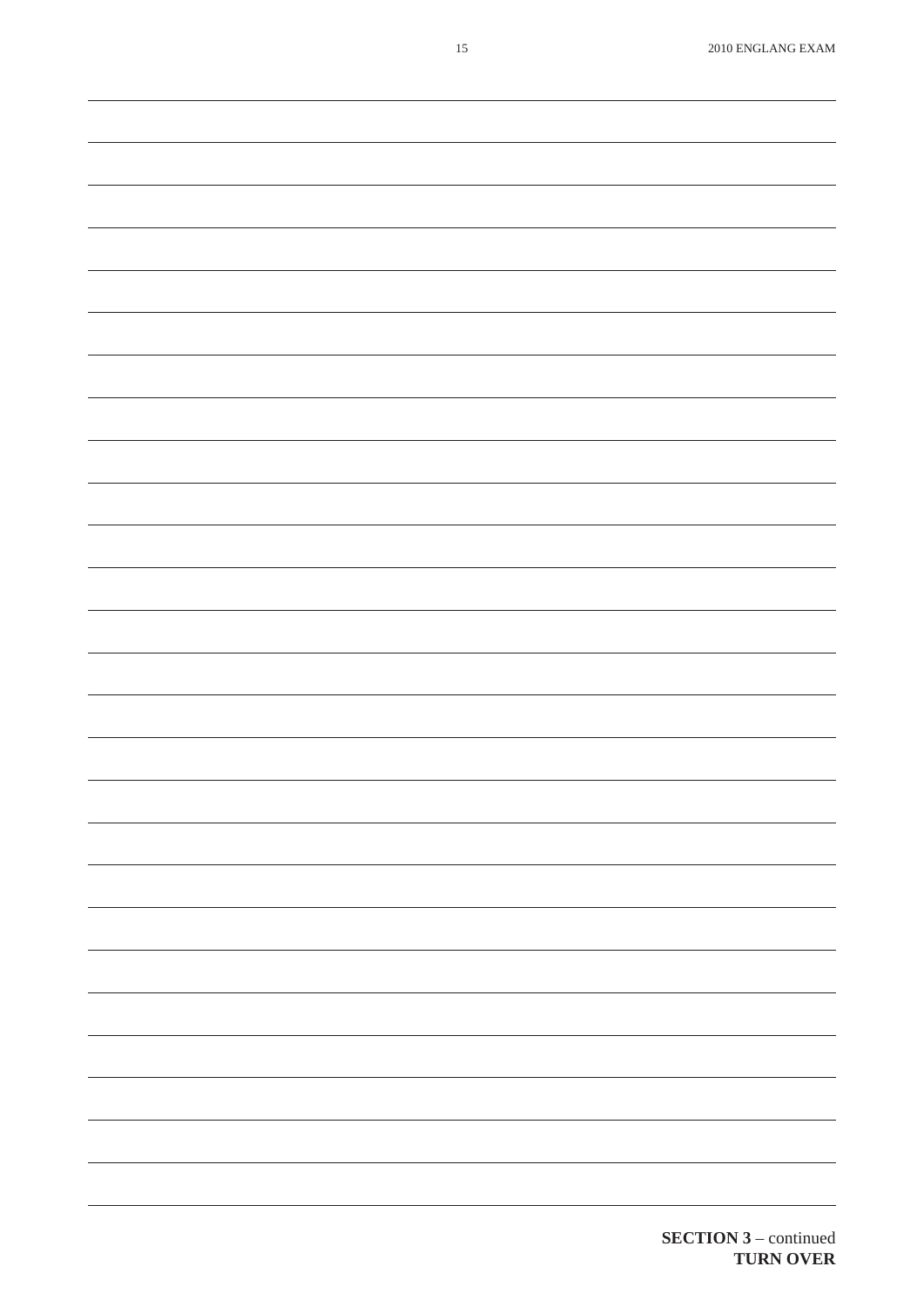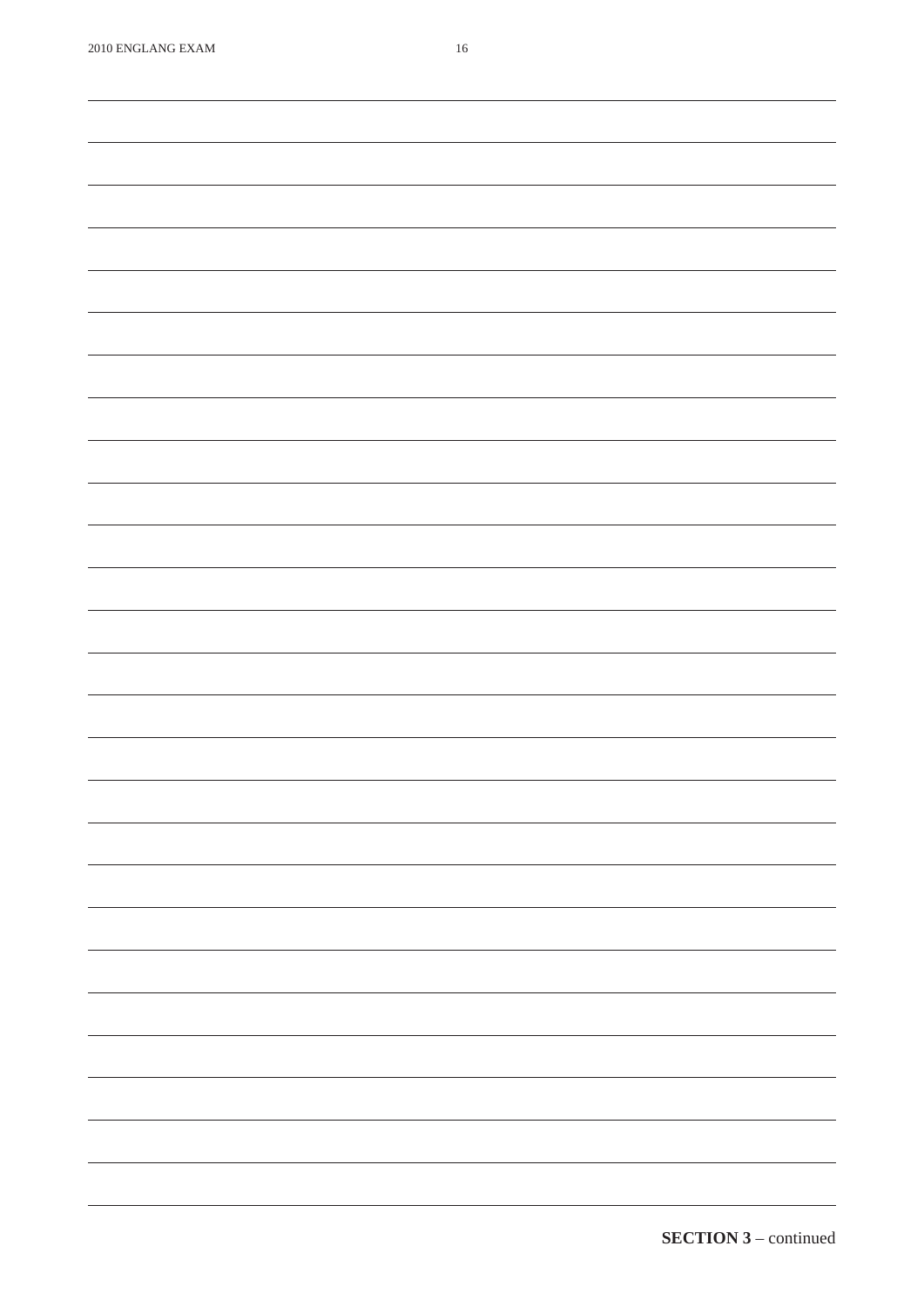$\overline{\phantom{a}}$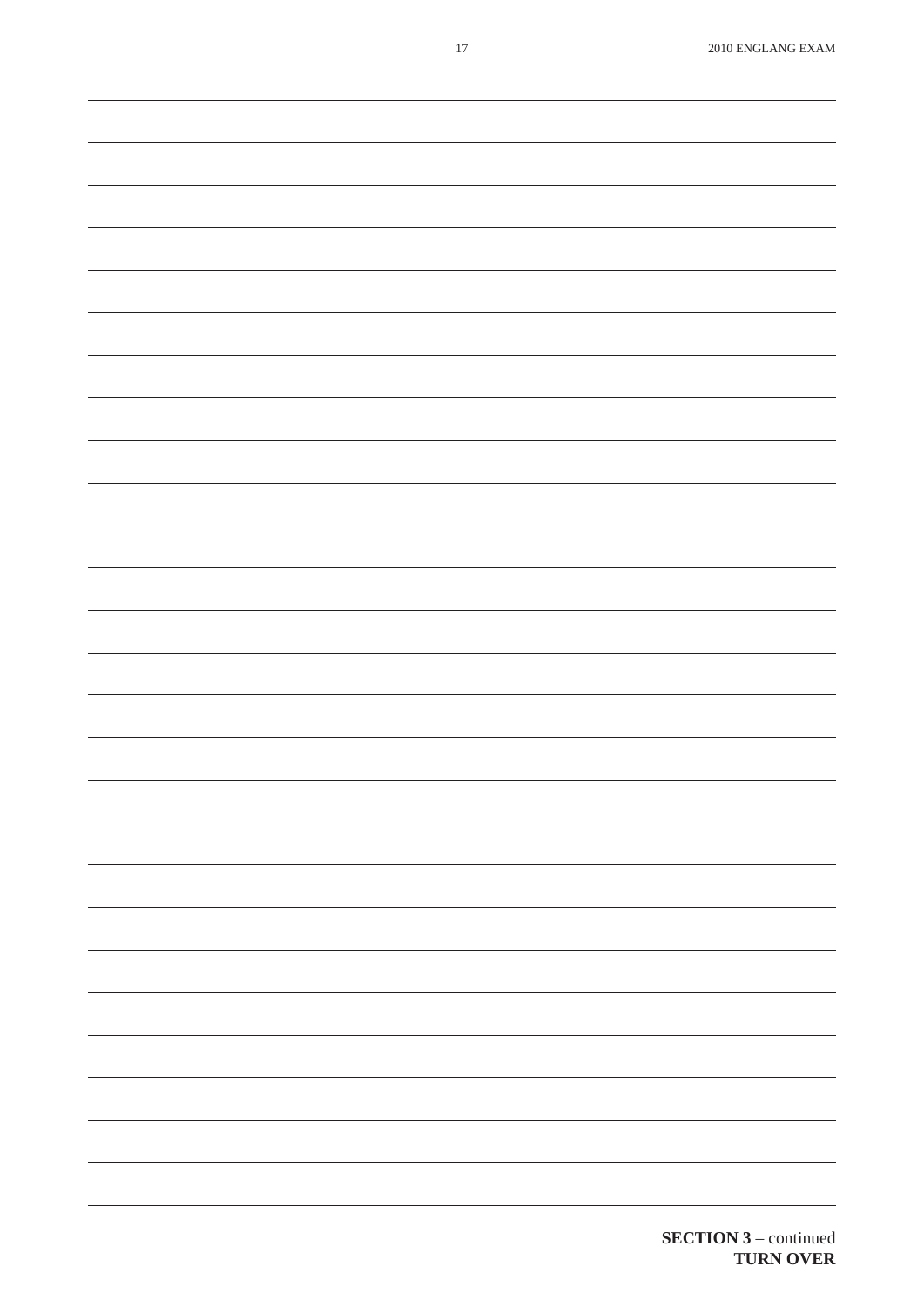and a

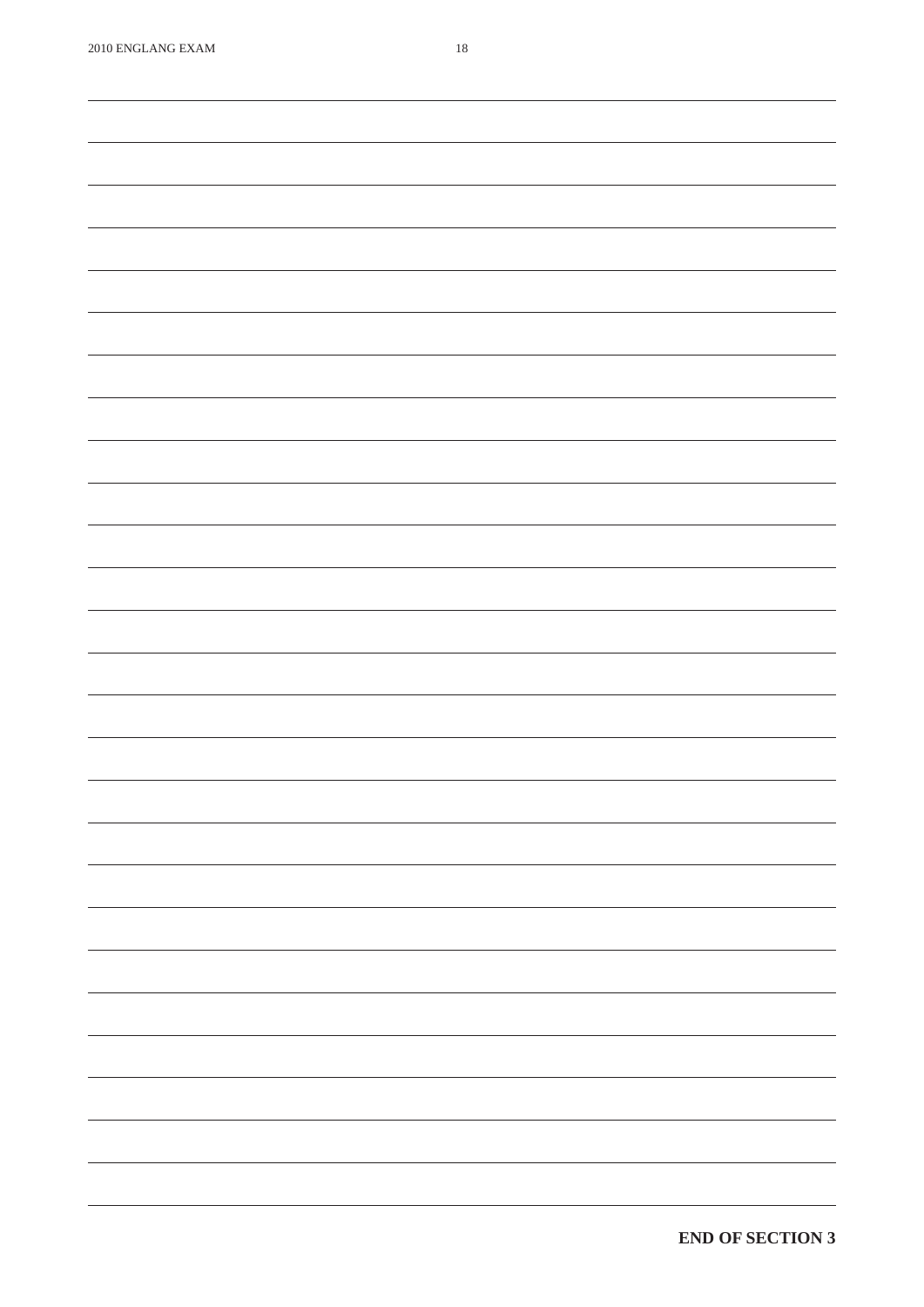#### **Assessment criteria**

The examination will address all of the criteria. All students will be examined against the following criteria.

- 1. Understanding of the range of distinctive characteristics of different varieties of English used in Australia.
- 2. Identification of differing attitudes within the community to varieties of Australian English.
- 3. Analysis of the role of language variation in the development of a sense of identity.
- 4. Analysis of how situational factors influence linguistic variation.
- 5. Identification of the range, nature and functions of different kinds of written and spoken English.
- 6. Analysis of key stylistic features and differences in the nature of written and spoken English.
- 7. Use of appropriate metalanguage to describe and analyse linguistic usage.
- 8. Ability to write responses that are clearly organised, using effective, accurate and fluent language.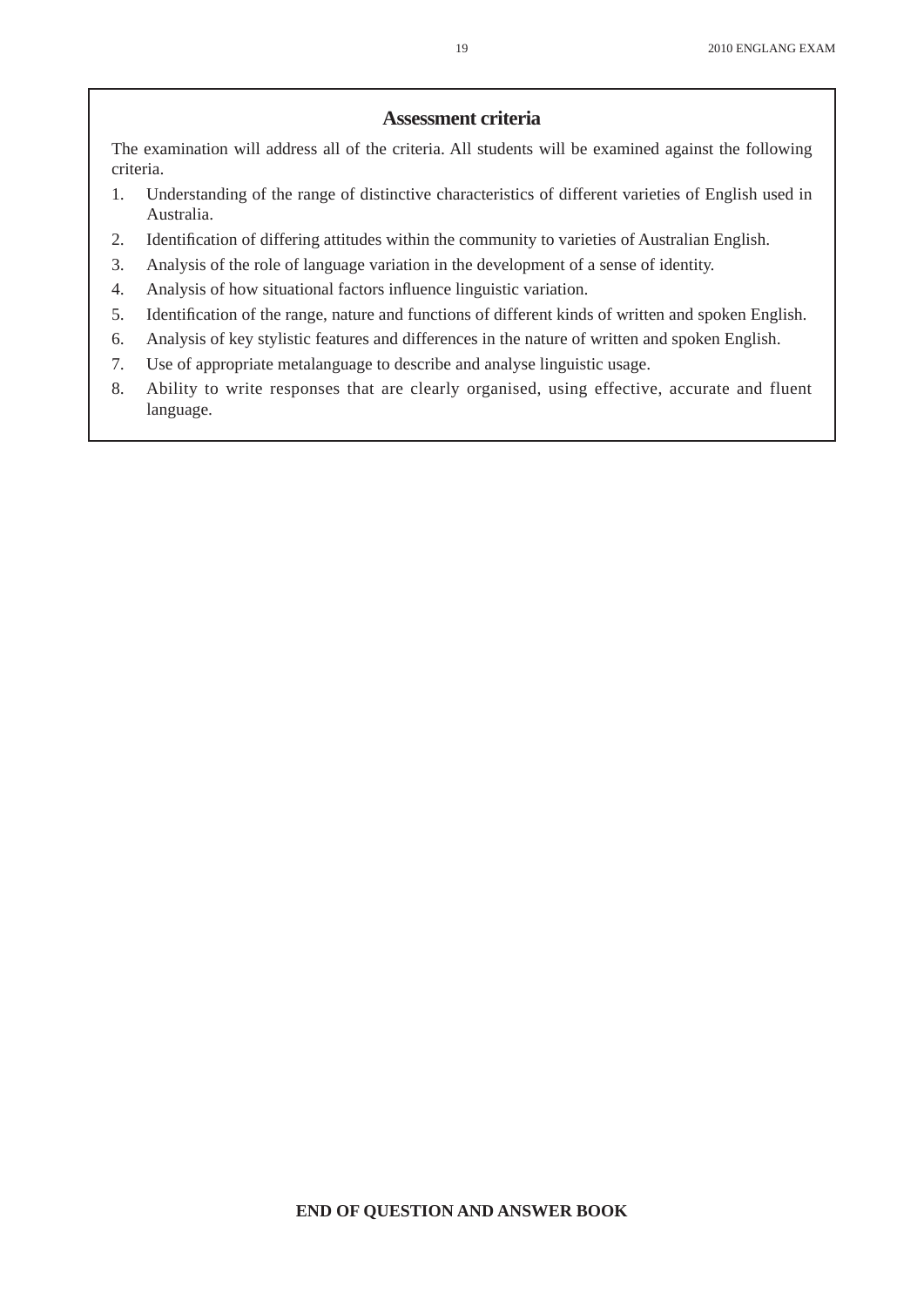## **Insert for Sections 1 and 2**

Please remove from the centre of this book during reading time.

## **SECTION 1: Written text – Questions 1–5**

## **Text 1**

**Part 1** – There are 14 lines in Part 1 of the text. Lines 10–14 are reproduced on the right-hand side of the text.



- 10 That's like, really rad
- 11 Book now at your preferred V Australia travel agent or visit vaustralia.com.au
- 12 Vaustralia
- 13 Every day a new idea takes off
- 14 International airline of Virgin Blue

**Part 2** – This is the small print that appears at the bottom of the original text.

- 15 \* Departing Melbourne to Los Angeles. All fares are subject to availability and
- 16 may vary until ticketed, and are for international economy return travel. Conditions
- 17 and travel restrictions apply. For travel between 1 Dec and 16 Jan, 2009. Seats are
- 18 limited and may not be available on all flights or peak days. Tickets purchased
- 19 through the Guest Contact Centre cost \$50 AUD more. Connecting flights
- 20 between Australian domestic ports are operated by Virgin Blue Airlines. Non-stop
- 21 flights from Melbourne due to commence 1 Dec 2009 and are subject to regulatory
- 22 approval. Fares are correct as at 23 Nov, 2009 and are subject to change. Fares are
- 23 non-refundable. Refunds on or after the day of travel are not permitted and fare
- 24 will be forfeited. Further conditions apply, see vaustralia.com.au for details.
- 25 Minimum 4 night stay. On sale until midnight 1 Dec, 2009 or until sold out.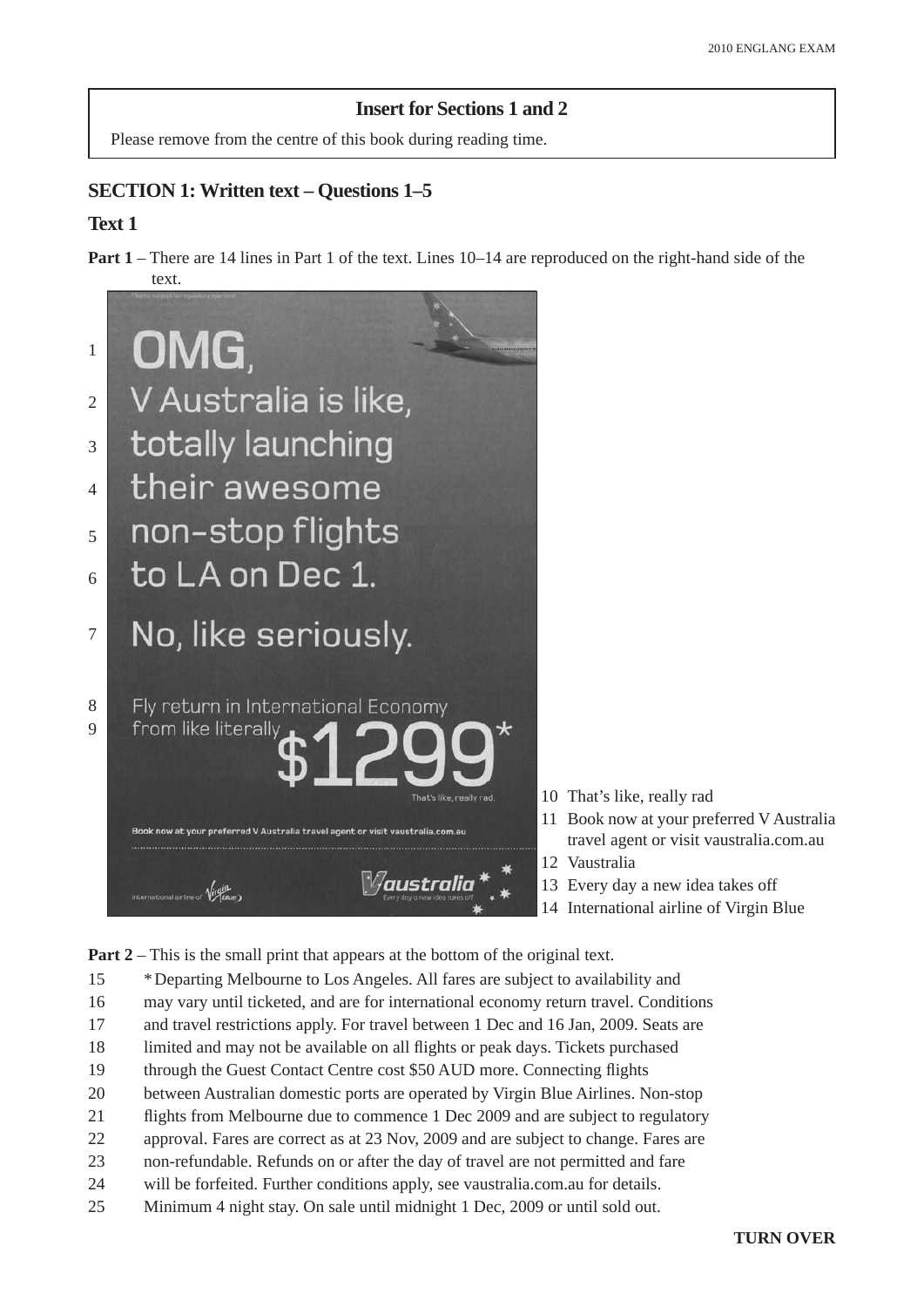## **SECTION 2: Spoken text – Questions 6–10**

## **Text 2**

Catherine and Anita are at a local writers' festival. Catherine is working at a book stall and is selling Anita the books that Anita has selected.

The following transcription symbols are used in the transcript.

| $<$ A $A$                                     |       | fast-paced utterance                                                                     |
|-----------------------------------------------|-------|------------------------------------------------------------------------------------------|
| < L L                                         |       | slow-paced utterance                                                                     |
| $\langle P \rangle$                           |       | soft voice                                                                               |
| $\langle$ F $\rangle$                         |       | loud voice                                                                               |
| $\left( .\right)$                             |       | short pause                                                                              |
| $\left(\ldots\right)$                         |       | longer pause                                                                             |
|                                               |       | truncated word                                                                           |
|                                               |       | truncated intonation unit                                                                |
| $^\circ$                                      |       | continuing intonation                                                                    |
|                                               |       | final intonation                                                                         |
| $\overline{\mathcal{L}}$                      |       | questioning intonation                                                                   |
|                                               |       | rising pitch                                                                             |
|                                               |       | falling pitch                                                                            |
| Λ                                             |       | primary accent                                                                           |
| @ @ @                                         |       | laughter                                                                                 |
| $<$ H $>$                                     |       | intake of breath                                                                         |
| $=$                                           |       | lengthening of a sound                                                                   |
| $\left[ \begin{array}{c} \end{array} \right]$ |       | overlapping speech                                                                       |
|                                               |       |                                                                                          |
| 1.                                            | C:    | <a a="" are="" be="" served?="" to="" waiting="" you=""> <math>()</math></a>             |
| 2.                                            | A:    | $\langle P$ Yep, just [the --] P>                                                        |
| 3.                                            | C:    | [H-how] did you want to ^pay for ^those?                                                 |
| 4.                                            | $A$ : | On my $\alpha$ ard/                                                                      |
| 5.                                            | C:    | $\langle A \text{Yep}\rangle$ , sure $\langle A \rangle$ (.) $\sim$ o=kay/(.)            |
|                                               |       | Background sounds of scanner beeping, recording price of books selected.                 |
| 6.                                            | C:    | How was the drive ^in?                                                                   |
| 7.                                            | $A$ : | I had three hours from Geelong, just arriv[ed]                                           |
| 8.                                            | C:    | $[<]$ H>]                                                                                |
| 9.                                            | C:    | "You're "joking/ ["Oh]                                                                   |
| 10.                                           | A:    | [The] ^traffic, I've ^never seen [it] like this.                                         |
| 11.                                           | C:    | [Yeah],                                                                                  |
| 12.                                           | C:    | It's=, I've hea=rd, it's $\triangle$ shocking.                                           |
| 13.                                           | A:    | [Yeah]                                                                                   |
| 14.                                           | C:    | [Yeah]                                                                                   |
| 15.                                           | C:    | And, <a a="" coming="" had="" in="" late,<="" lot="" of="" people="" td="" we've=""></a> |
| 16.                                           | C:    | I think, well, obviously $-A$ ,                                                          |
| 17.                                           | A:    | Yeah                                                                                     |
| 18.                                           | C:    | Coz the traffic $(.) < L$ ^three ^hou=rs $L$ >.                                          |
| 19.                                           | A:    | $N$ es = coz the (.) I didn't come over the Westgate, I did a --,                        |
| 20.                                           | C:    | Went arou=nd?                                                                            |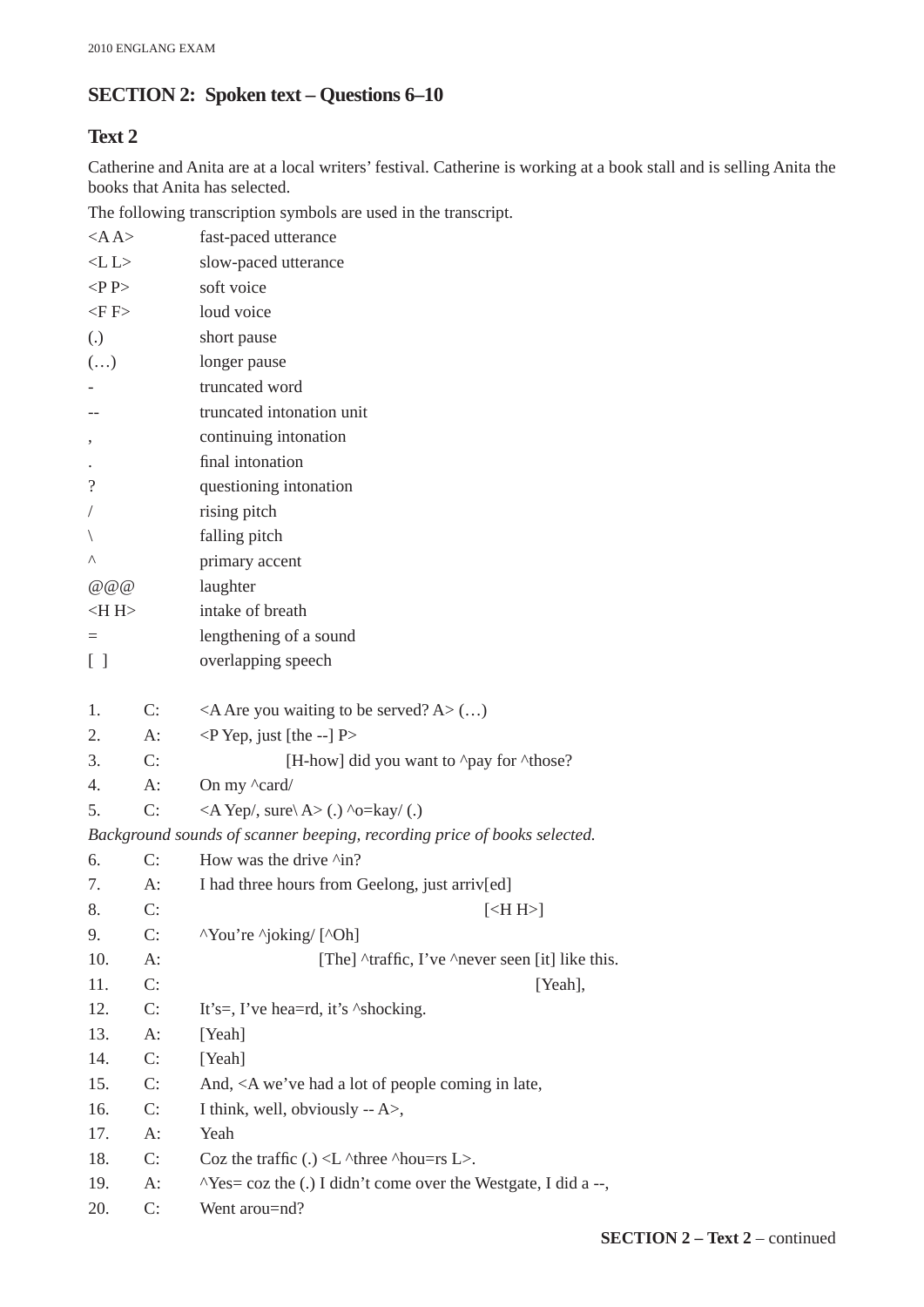| 21. | $A$ : | I sort of went 'rou[nd] the other way,                                           |
|-----|-------|----------------------------------------------------------------------------------|
| 22. | C:    | [Yeah]                                                                           |
| 23. | $A$ : | But it was still --,                                                             |
| 24. | C:    | Yep                                                                              |
| 25. | A:    | Everyone was [doing that too],                                                   |
| 26. | C:    | [Well everyone's] doing that too $@@@$ ,                                         |
| 27. | C:    | $\triangle$ A aren't [they] A>?                                                  |
| 28. | $A$ : | [and] everyone's going slow and, and --                                          |
| 29. | C:    | Yeah [well]                                                                      |
| 30. | A:    | [Yeah]                                                                           |
| 31. | C:    | It's, it's, I mean it's $\triangle$ really $\triangle$ pouring so= ()            |
| 32. | C:    | Well, you're ^here [now]\                                                        |
| 33. | $A$ : | [which] is good.                                                                 |
| 34. | C:    | $[$ <sup><math>\wedge</math>Yes]</sup>                                           |
| 35. | $A$ : | [So] I just said well/, $\langle A[I'm]$ going to be late A $>$ ,                |
| 36. | C:    | [Well]                                                                           |
| 37. | A:    | And I'll just have to miss the first session.                                    |
| 38. | C:    | Yeah=, look, I think a lot of people,                                            |
| 39. | C:    | I mean (.) [it's just] (.) unusually (.) $\wedge$ wet/ ()                        |
| 40. | $A$ : | [Yeah]                                                                           |
| 41. | C:    | Were you here yesterday? (.) Or is it [just] --                                  |
| 42. | A:    | [Yes], yes, yeah                                                                 |
| 43. | C:    | And how did you find yesterday?                                                  |
| 44. | A:    | Well, I got here in the two hours I expected it would take.                      |
| 45. | C:    | [Yeah]                                                                           |
| 46. | $A$ : | [Yeah], yeah,                                                                    |
| 47. | C:    | $Yep\$                                                                           |
| 48. | A:    | And actually, I thought ^ooh, this is a breeze,                                  |
| 49. | $A$ : | <a a="" along="" and="" barkly="" come="" i="" i'd="" street="" thought="">,</a> |
| 50. | C:    | [Yeah]                                                                           |
| 51. | $A$ : | [Barkly] Street was deserted and at [forty ks]                                   |
| 52. | C:    | $\lceil \n{\text{O} h}/\n{\text{right}}/\rceil$                                  |
| 53. | $A$ : | You're actually going faster than [most cars] going [over the West]gate and--    |
| 54. | C:    | [Yeah, yeah,]<br>[that's true, yeah]                                             |
| 55. | C:    | $\leq$ F It's \$146.50 for $\text{that}/\text{F}$                                |
| 56. | $A$ : | <p p="" thank="" you=""></p>                                                     |
| 57. | C:    | [On]                                                                             |
| 58. | $A$ : | [On] credit\. Thank [you]/                                                       |
| 59. | C:    | [Credit/], okay\                                                                 |
|     |       | Background sounds of EFTPOS machine processing the sale.                         |
| 60. | C:    | Yeah, sorry, you were saying (.) It was (.) a good run/                          |
| 61. | A:    | Yeah/                                                                            |
| 62. | C:    | Yeah                                                                             |
| 63. | $A$ : | I thought $\sim$ ooh, I'm going to do that again today @ @ @,                    |
| 64. | C:    | $Y$ es=                                                                          |
|     |       |                                                                                  |